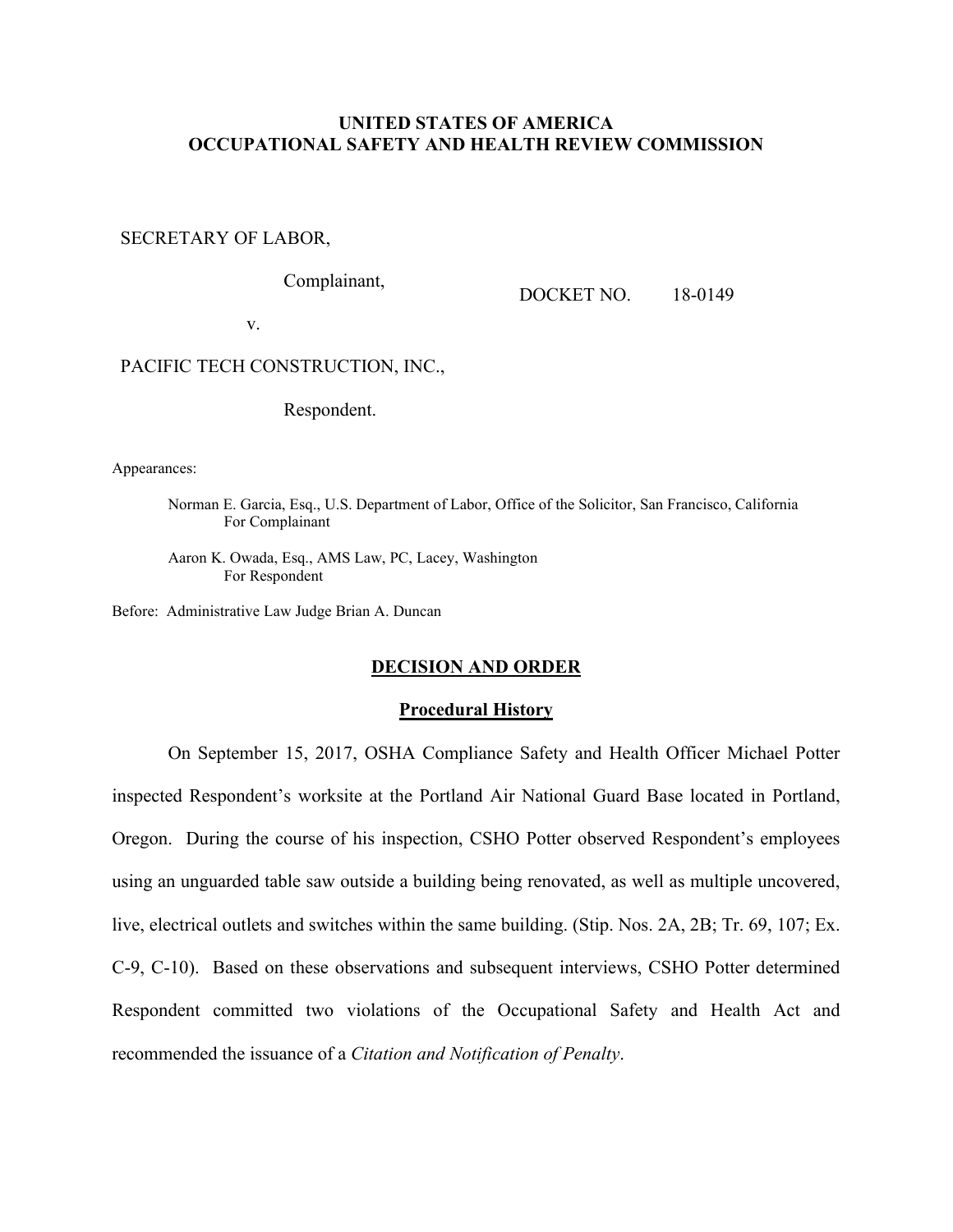Based on CSHO Potter's recommendations, Complainant issued a *Citation and Notification of Penalty*, alleging Respondent committed a serious violation of 29 C.F.R. § 1926.304(i)(1), and a repeat violation of 29 C.F.R.  $\S$  1926.416(a)(1) [or alternatively, 1926.405(j)(1)(i)], with total proposed penalties of \$27,705. Respondent timely contested the *Citation*, which brought the matter before the Occupational Safety and Health Review Commission pursuant to Section 10(c) of the Act.

A trial was conducted on November 6–7, 2018, in Portland, Oregon. Five witnesses testified at trial: (1) CSHO Michael Potter; (2) Area Director Cecil Tipton; (3) Lee Sykes, senior project manager/corporate safety manager for Respondent; (4) Jason Reetz, project manager for Respondent; and (5) Bruce Brock, superintendent for Respondent. Both parties timely submitted post-trial briefs for the Court's consideration.

#### **Jurisdiction & Stipulations**

The parties stipulated the Commission has jurisdiction over this proceeding pursuant to Section  $10(c)$  of the Act and that, at all times relevant to this proceeding, Respondent was an employer engaged in a business and industry affecting interstate commerce within the meaning of Sections 3(3) and 3(5) of the Act, 29 U.S.C. § 652(5). (Stip. Nos. 1A–1B). *See Slingluff v. OSHRC*, 425 F.3d 861 (10th Cir. 2005). The parties also stipulated to other factual matters, which were submitted to the Court on the record at the beginning of the trial. (Tr. 40; Ex. C-1).

### **Factual Background**

Respondent, a general contractor, was hired by the Portland Air National Guard to remodel its Medical Clinic, located at 680[1](#page-1-0) NE Cornfoot Road in Portland, Oregon.<sup>1</sup> (Stip. No. 1F). The remodel required Respondent to remove and replace all the exterior walls of the Medical Clinic,

<span id="page-1-0"></span><sup>1.</sup> Respondent was also hired to perform renovations on two other buildings on the Air National Guard's campus; however, none of the citation items at issue involves activity in those buildings.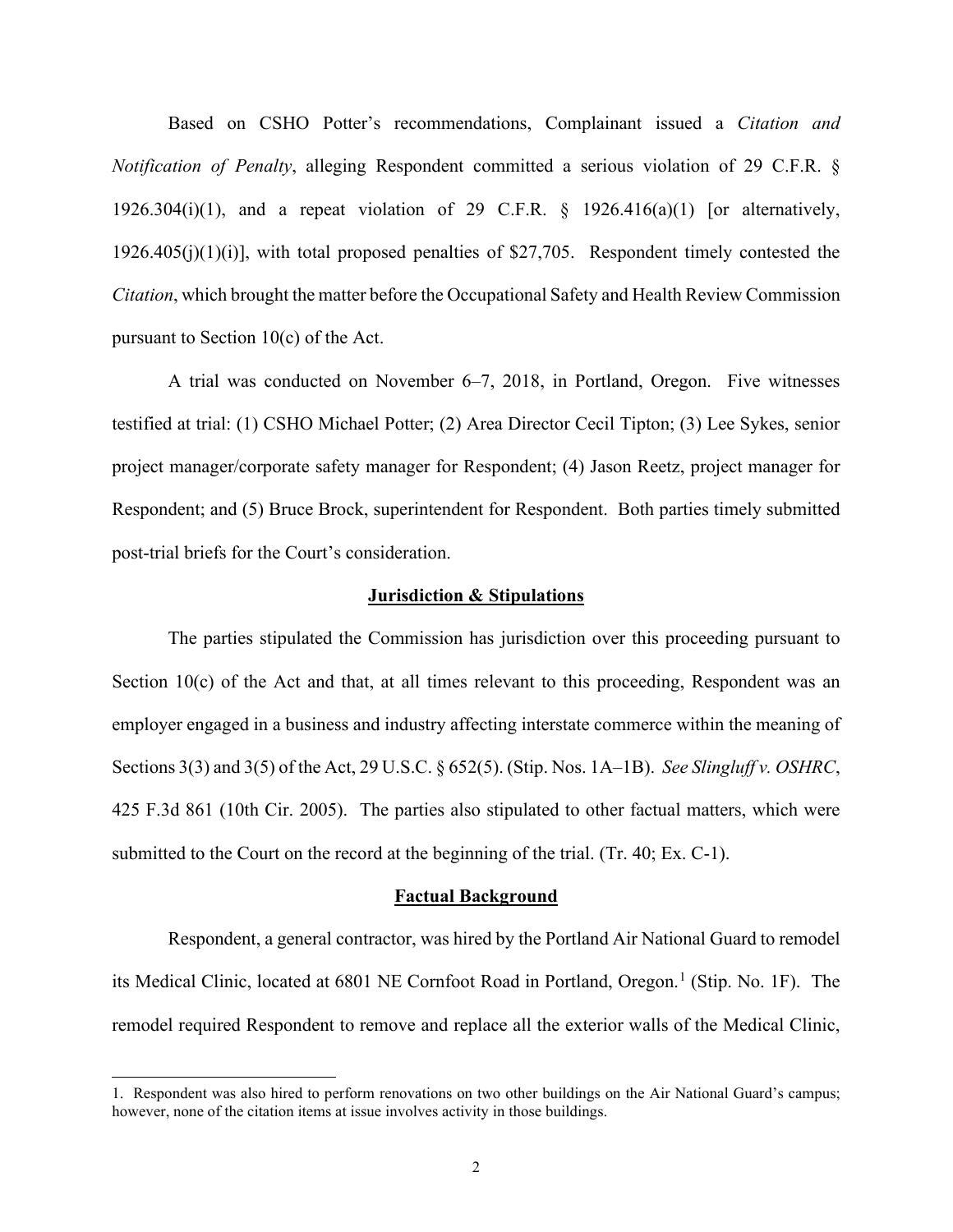including the siding, roofing, and windows, which Jason Reetz referred to as the "envelope" of the building. (Stip. No. 1G; Tr. 334). Respondent also remodeled some of the offices affected by the exterior renovations; specifically, those that had at least one wall along the building's perimeter. (Tr. 433). The interior portion of the remodel included mold remediation, replacement of sheetrock, repainting, and floor replacement. (Tr. 334). CSHO Potter conducted his inspection while these activities were occurring. (Stip. No. 1H).

CSHO Potter arrived at the worksite on September 15, [2](#page-2-0)017 at approximately 8:30 a.m.<sup>2</sup> (Tr. 67). According to security protocol, CSHO Potter met with the base safety and health officer, Master Sergeant Peterson, who escorted him to the Medical Clinic. (Tr. 67). Upon arriving at the entrance to the Clinic, CSHO Potter observed three workers using a table saw to cut pieces of plywood. (Tr. 69, 80). Closer inspection revealed that the saw blade did not have a guard. (Stip. No. 2B; Tr. 69; Ex. C-9). According to CSHO Potter, he went inside the clinic to find a representative for Respondent. (Tr. 68–69). Once inside, he found Bruce Brock, who identified himself as the superintendent for the project. (Tr. 69). Before starting the opening conference, CSHO Potter asked Brock to walk back outside where the employees were using the unguarded table saw. (Tr. 69). Three of Respondent's employees—Rodney Swenson, Steve Taylor, and Mark Rubon—were still cutting 8-foot strips of plywood with the saw. (Stip. No. 2D, 70). CSHO Potter took photographs of the scene, after which Brock directed the employees to immediately stop using the saw. (Tr. 70). The employees then packed up the saw and moved on to other duties. (Tr. 105– 106). Afterwards, CSHO Potter conducted an opening conference with Brock and other subcontractor representatives working on the project. (Tr. 106).

<span id="page-2-0"></span><sup>2.</sup> CSHO Potter was later joined by CSHO Brian Peters, an industrial hygienist, who came to observe the mold remediation efforts. (Tr. 67). CSHO Peters did not testify at trial.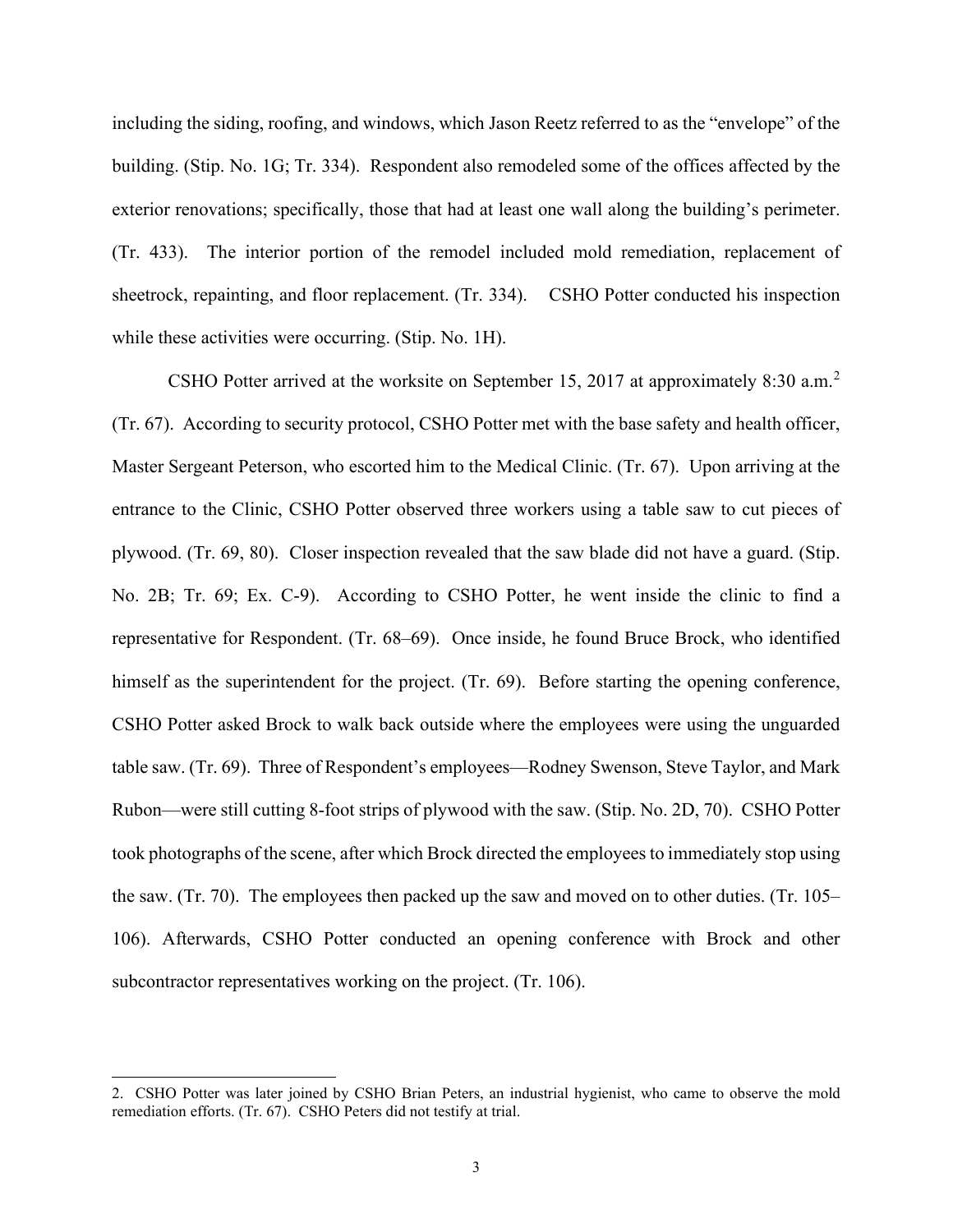After the opening conference, CSHO Potter continued with the inspection. (Tr. 106). As he traveled through the rooms impacted by the exterior renovations, CSHO Potter noticed multiple uncovered electrical outlets and switches in at least four different rooms. (Tr. 107, 110–111; Ex. C-6). Using a GFCI circuit tester, CSHO Potter tested the wiring in each of the uncovered outlets and switches. (Tr. 108; Ex. C-10). Every one of the uncovered outlets and switches he tested was live energized at 110 volts.<sup>[3](#page-3-0)</sup> (Tr. 107–110). According to Brock, the outlets needed to remain energized during Respondent's work because the breaker panels had improper labeling, and because the medical clinic employees needed power to continue working in other areas of the building. (Tr. 127). This was confirmed by Pavel Zabarenko, who was the electrician for the project. (Tr. 127; Ex. C-32 at 8).

Two of the light switches had been pulled out of the wall and had exposed wires hanging out with energized components; one of the outlets had an extension cord plugged into it; and the remaining outlets had painters tape placed over the face of the receptacle. In some instances, Respondent's employees wrapped the tape around the side of the outlets, very close to where the uninsulated wires attached to the terminal screws of the outlet. (Tr. 109, 116–117; Ex. C-10). As illustrated by the photographs submitted into evidence, the gaps between the drywall and the energized, unprotected elements of the outlets varied in size, but none of those elements was very far from the surface. (Ex. C-10 at 5). CSHO Potter learned Respondent's employees removed the outlet covers and switches and covered them with tape so that they would not be ruined while they painted the room. (Tr. 118–119; Ex. C-10). In addition to observing Respondent's employees and subcontractor employees working in some of the rooms identified in Exhibit C-6—as well as the

<span id="page-3-0"></span><sup>3.</sup> CSHO Potter found a data port that did not register as energized because it carries low voltage; the GFCI reader only recognizes "live" wires when they are over 50 volts. (Tr. 124).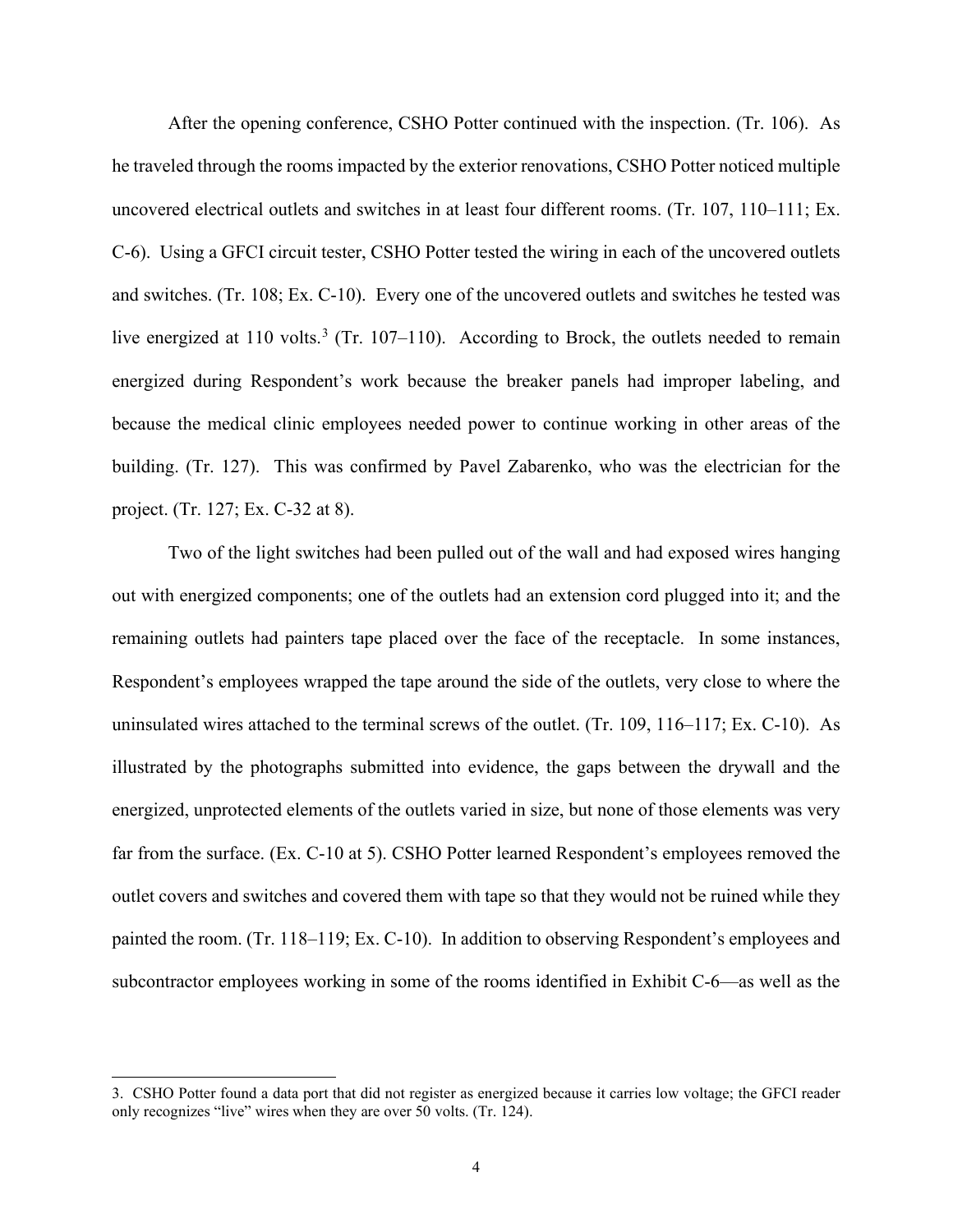fact that tape was placed over the top of the outlets—CSHO Potter also saw fresh paint splatter on some of the tape.

# **Discussion**

To establish a violation of an OSHA standard, Complainant must prove, by a preponderance of the evidence, that: (1) the cited standard applied to the facts; (2) the employer failed to comply with the terms of the cited standard; (3) employees were exposed or had access to the hazard covered by the standard, and (4) the employer had actual or constructive knowledge of the violative condition (*i.e.*, the employer knew, or with the exercise of reasonable diligence could have known). *Atlantic Battery Co.*, 16 BNA OSHC 2131 (No. 90-1747, 1994).

## Citation 1, Item 1

Complainant alleged a serious violation of the Act in Citation 1, Item 1 as follows:

29 CFR 1926.304(i)(1): Each circular hand-fed rip saw was not guarded by a hood that completely enclosed that portion of the saw above the table and that portion of the saw above the material being cut:

(a) Portland Air National Guard Base – Medical Clinic building 135 – On or about September 15th, 2017 and at times prior thereto employees were ripping lumber on the BOSCH 4100 table saw without an adequate guard or hood.

*Citation and Notification of Penalty* at 6.

The cited standard provides, in relevant part:

Each circular hand-fed ripsaw shall be guarded by a hood which shall completely enclose that portion of the saw above the table and that portion of the saw above the material being cut.

29 C.F.R. § 1926.304(i)(1).

# The Standard Applies and Was Violated

The parties stipulated that, on the date of the inspection, Respondent's employees were

using a Bosch 4100 table saw that did not have a guard for its blade. (Stip. Nos. 2A, 2B).

Respondent's employees were using the circular table saw to rip pieces of plywood into furring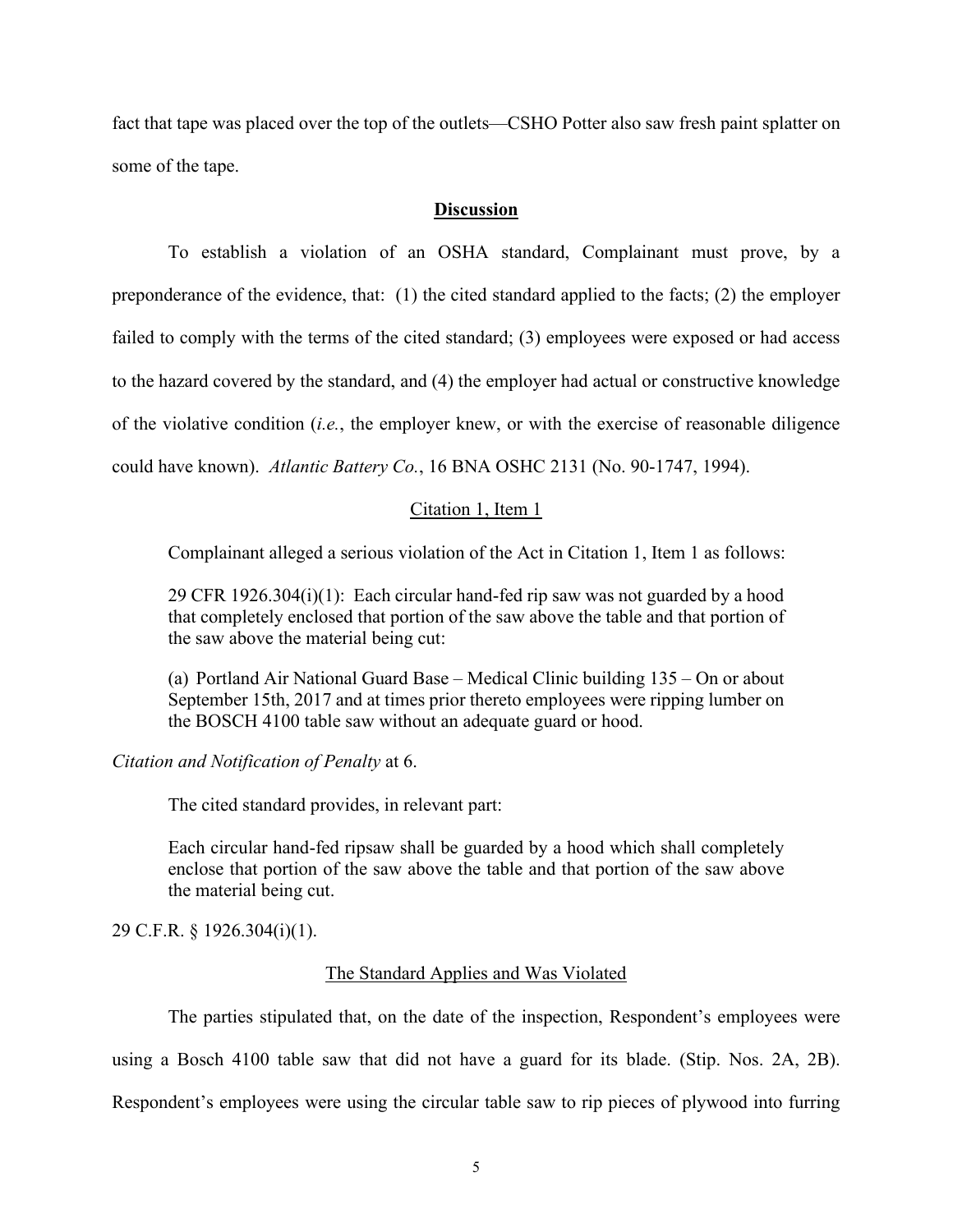strips, which were used as shims for the fascia of the Medical Clinic renovations. (Tr. 452–53). The blade was not guarded at any point above the table or above the material that was being cut. (Tr. 69; Ex. C-9). Based on these stipulations and facts, the Court finds the standard applies and was violated.

### Respondent's Employees Were Exposed to a Hazard

To establish access under Commission precedent, the Secretary must show Respondent's employees were exposed to the violative condition or that it is "reasonably predictable by operational necessity or otherwise (including inadvertence), that employees have been, are, or will be in the zone of danger." *Fabricated Metal Prods.*, 18 BNA OSHC 1072, 1074 (No. 93-1853, 1997).

 Respondent's employees using the table saw to cut eight-foot-long furring strips. (Tr. 69). Due to the length of the boards being cut, one employee was required to feed the wood into the saw blade, while another was positioned on the opposite side of the saw to receive the cut pieces. (Tr. 73–75). The individual feeding the wood was using both hands: one hand to hold the weight of the wood and the other hand to maintain pressure against the saw's fence (also known as a guide) to ensure a straight cut through the wood. (Tr. 73–74; Ex. C-9 at 1). CSHO Potter testified he observed the employee feeding the wood into the saw blade come within one foot of the blade as he pushed it through. (Tr. 74). Similarly, the employee receiving the cut wood on the other side of the saw came within a few feet of the blade as he grabbed the cut pieces. (Tr. 75). Given their proximity to the blade, CSHO Potter concluded that both the feeding and receiving employees were exposed to the hazard imposed by the blade because either employee could slip, trip, or otherwise contact the spinning blade with their hands. (Tr. 75). This was particularly acute in the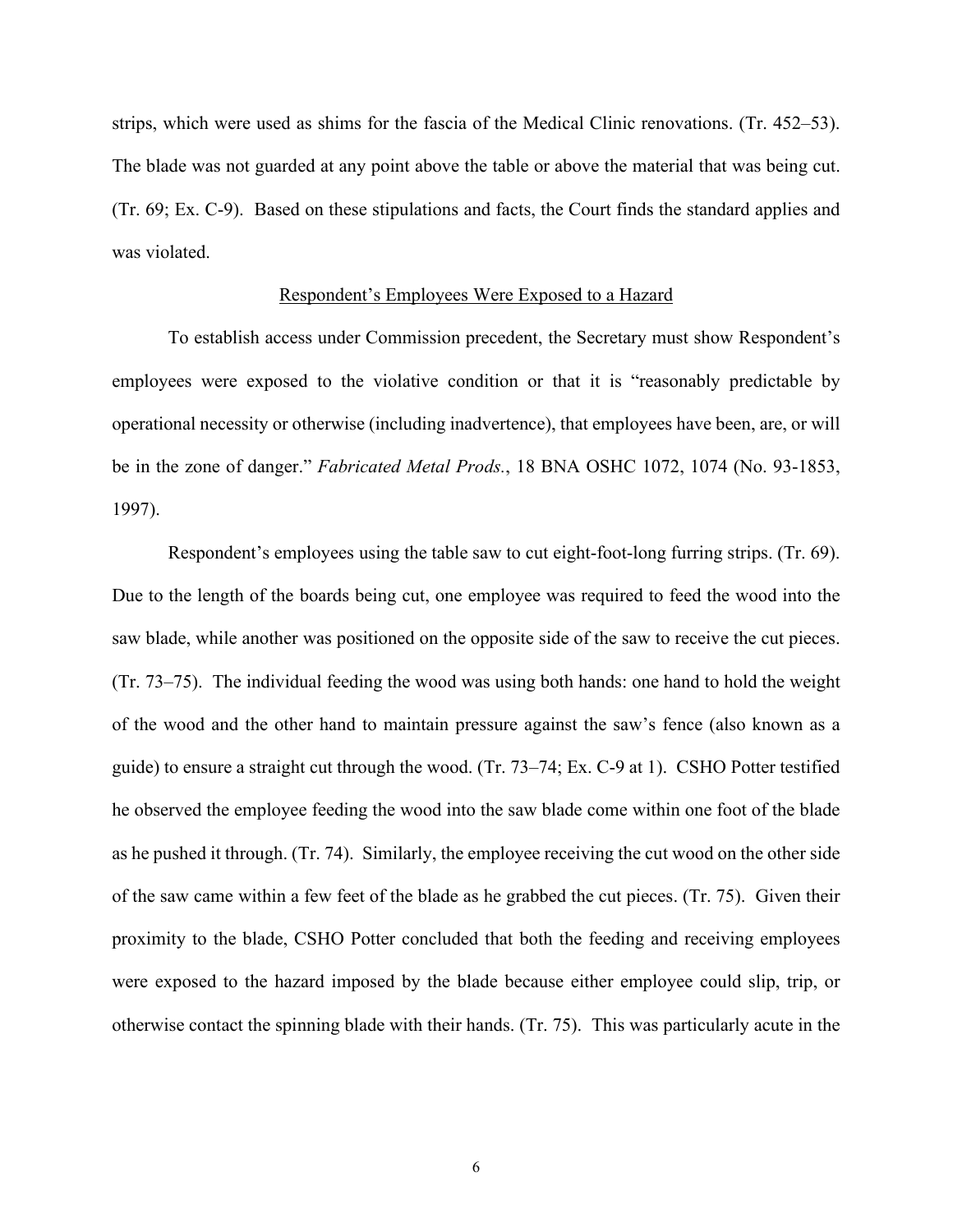case of the feeding employee, because he had to maintain pressure on the piece of wood as he pushed it towards the saw blade. (Tr. 75).

 Respondent makes three arguments to suggest its employees were not in, nor were unlikely to enter, the zone of danger. None of the arguments are persuasive. First, Respondent argues the photographic evidence illustrates the employees were several feet from the saw and that it was not in operation at the time the photograph was taken. Simply because CSHO Potter did not capture the exact moment in time that would illustrate the process described above does not mean his description of their work was inaccurate. CSHO Potter saw the employees cutting the lumber in plain sight at the Medical Clinic entrance when he began the inspection, as well as a few minutes late when he brought Brock back outside to observe what was going on. (Tr. 69–70). Respondent has not given the Court any reason to doubt CSHO Potter's description of how close the employees got to the unguarded blade while cutting the furring strips.

Second, Respondent argues there was "no evidence as to whether it was reasonably predictable that the wood or employee would slip, let alone contact the saw blade." *Resp't Br.* at 9. Respondent also argues that the individuals identified in the photograph were experienced and qualified employees, whom Brock expected would have the know-how to use common tools associated with carpentry work. *Id.* Regardless of the employees' respective levels of experience, the standard for exposure asks whether employees have been, will be, or are in the zone of danger which may result from any slip, trip, or other unintentional movement. *See Southern Hens v*. *OSHRC*, 930 F.2d 667 (5<sup>th</sup> Cir. 2019)("OSHA standards serve to protect workers from 'common human errors such as neglect, distraction, inattention, or inadvertence.'"), *quoting Matsu Ala., Inc*., 25 BNA OSHC 1952 (No. 13-1713, 2015) (ALJ), 2015 WL 6941348, at \*21 (internal quotation omitted). In this case, Respondent's employees were working within a foot or two of a spinning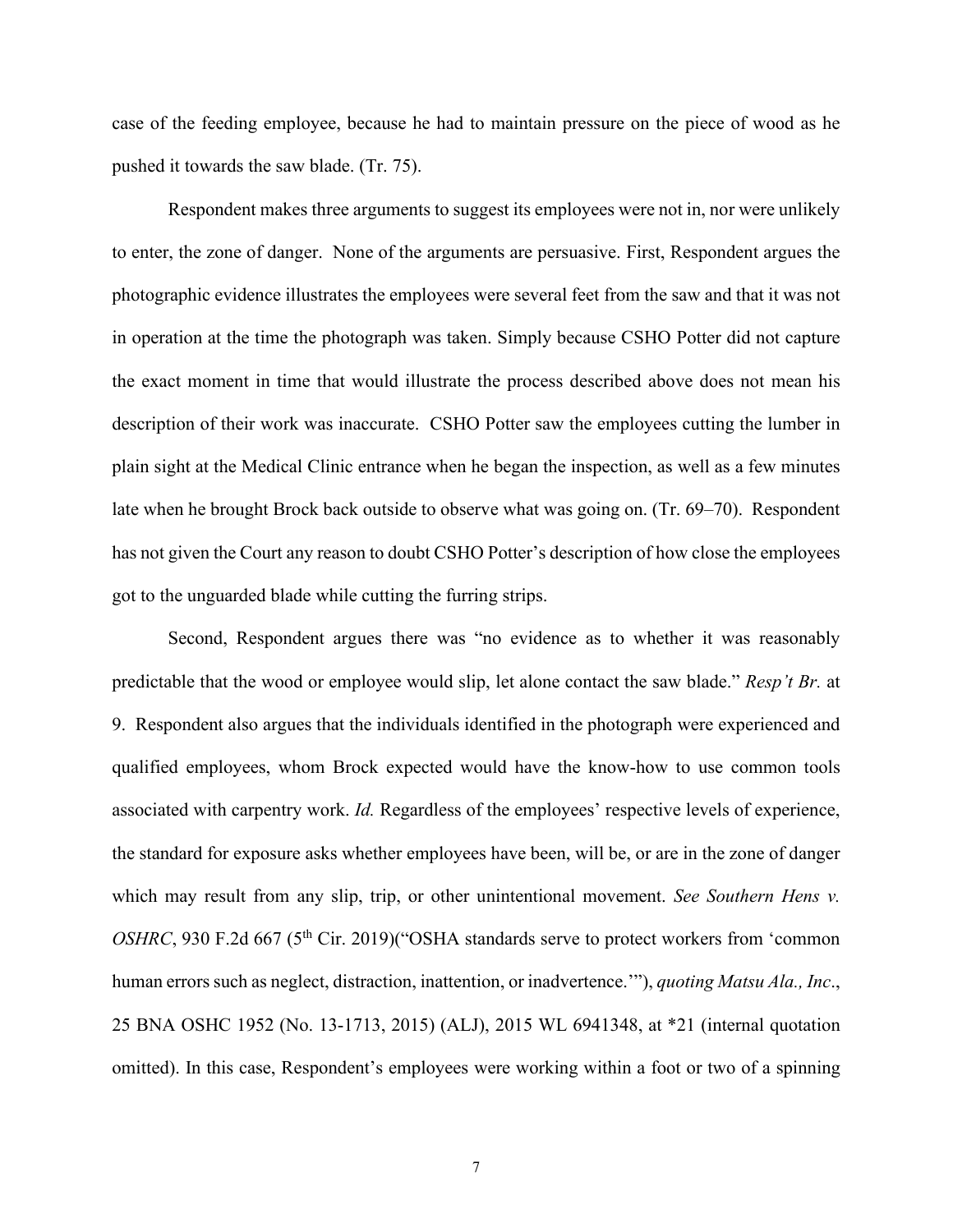saw blade that was completely unguarded. One of those employees was walking directly towards the blade while pushing a piece of lumber through it, while the other had to approach the saw in order to grab the split piece of lumber and pull it through the same blade. The potential for an accident under such a scenario is apparent, and the Court concludes that Respondent's employees were within the zone of danger.

Third, Respondent argues that the nature of the cuts being made—rough cuts of plywood did not require precision, and, therefore, it was unnecessary for employees to get very close to the moving blade. Like the previous argument, this disregards the actual proximity to the blade observed by the CSHO, as well as the potential for mistakes or inadvertent contact. *See, e.g., Bredshall Plastering, Inc.*, 19 BNA OSHC 1449 (No. 00-1590, 2001) (ALJ) (finding an employee's hands 11 inches away from blade within zone of danger because it is "reasonably predictable than an employee's hands could come in contact with the blade as a result of operational necessity, accident, or inadvertence"). Accordingly, the Court finds Respondent's employees were exposed to the hazard.

## Respondent Had Knowledge of the Violation

To prove this element, Complainant must show Respondent knew or, with the exercise of reasonable diligence, could have known of the violation. *Dun-Par Engineered Form Co.*, 12 BNA OSHC 1962, 1965 (No. 82-928, 1986). The key is whether Respondent was aware of the conditions constituting a violation, not whether it understood the conditions violated the Act. *Phoenix Roofing, Inc.*, 17 BNA OSHC 1076, 1079–80 (No. 90-2148, 1995). Complainant can prove knowledge of a corporate employer through the knowledge, actual or constructive, of its supervisory employees. *Dover Elevator Co.*, 16 BNA OSHC 1281, 1286 (No. 91-862, 1993). If a supervisor is, or should be, aware of the noncomplying conduct of a subordinate, it is reasonable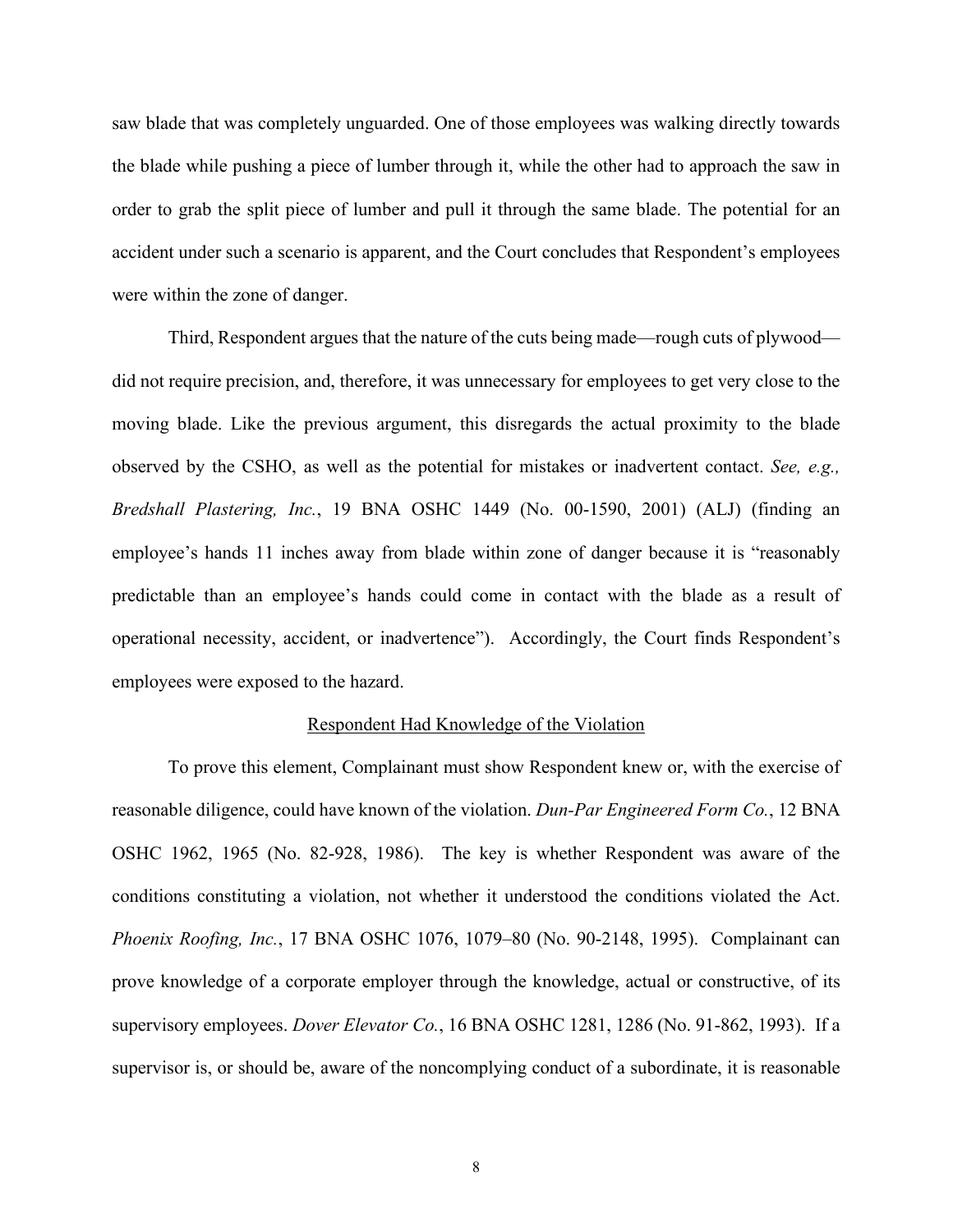to find the employer had knowledge. *See Mountain States Tel. & Tel. Co. v. OSHRC*, 623 F.2d 155, 158 (10th Cir. 1980).

In this case, the question of knowledge is largely contingent upon the Court's assessment of CSHO Potter's and Bruce Brock's credibility. There is no doubt the terms of the standard were violated; however, the key issue is whether Respondent had reason to know about it. There were no supervisory employees operating the saw at the time of CSHO Potter's observations, nor is there direct evidence of Brock specifically observing the operation of the saw until after it was brought to his attention. According to Brock, he had never seen the table saw in operation until the morning of September 15, 2017. (Tr. 444–45). Thus, according to Respondent, it had no reason to know the saw was being operated at all, let alone that it was being operated without a guard.

Conversely, Complainant presented evidence Brock should have been aware the saw was being used without a guard. CSHO Potter testified he was told by two of the employees operating the saw, one of which was Mark Rubon, that they had used the table saw every day for the last thirty days. (Tr. 89–91). Although no one specifically told him the saw was unguarded during that entire period of time, CSHO Potter concluded the guard must have been missing the whole time, because Respondent was never able to locate a guard for the saw after CSHO Potter pointed out the safety hazard. (Tr. 399–400, 439). Brock's office trailer was located approximately 100 yards away from where CSHO Potter found the saw, with an unobstructed view of the saw location. (Tr. 95–96; Ex. C-9 at 1[red circled trailer]). Additionally, the was right outside the main entrance to the Medical Clinic which Brock commonly used to enter and exit the building. (Tr. 95; Ex. C-9 at 1). In fact, on the day of the inspection, Brock testified he entered the clinic through the main entrance, which meant he would have walked past the saw; though he claims it was not set up when he entered the clinic that morning and that he never heard the saw operating. (Tr. 417).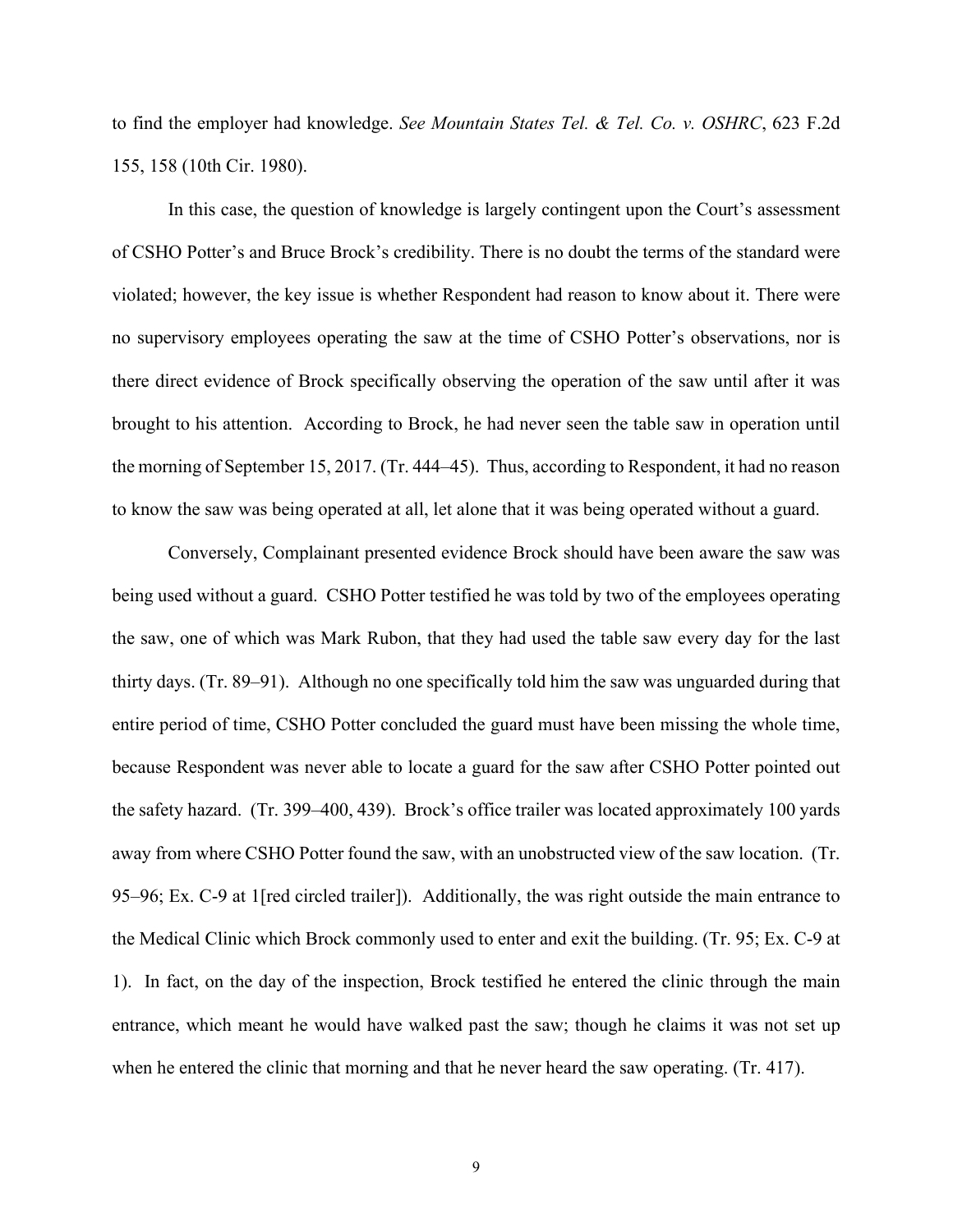Brock's testimony contained inconsistencies. In discussing the unguarded saw blade, he was unclear about when he first met with CSHO Potter or when he first saw the unguarded saw. (Tr. 365, 398). At one point he testified they first met around noon, and then later agreed with Complainant's counsel that they actually met in the morning around 9:00 a.m. (Tr. 366–67). When confronted with a photograph of the table saw, he testified he never observed CSHO Potter taking the photograph only to later contradict himself by saying he had. (Tr. 368, 398-399). He then tried to downplay the significance of what he observed by attempting to suggest he did not see his employees "using" or "operating" the saw, even though he admitted he saw them working in and around the saw with cut lumber. (Tr. 399). The fact that one of the photographs, taken in Brock's presence, show one of Respondent's employees pulling a piece of lumber away from the saw makes this claim particularly dubious. (Ex. C-9). In addition, although Brock testified, consistent with CSHO Potter's testimony, that the opening conference was held outside of the building in the courtyard near where the saw was located, his deposition testimony indicated the opening conference occurred inside the building. (Tr. 415). In contrast to Brock, CSHO Potter consistently and credibly testified about the events of September 15th, from the time he arrived on site to when he encountered Brock, their subsequent observation of the unguarded saw being used, and the progression of the OSHA inspection.

The Court finds the foregoing facts are sufficient to establish Brock was aware of the condition of the saw, or with the exercise of reasonable diligence, should have been aware of it. *See N & N Contractors, Inc. v. OSHRC,* 255 F.3d 122, 127 (4th Cir. 2001) (employer has constructive knowledge of a violation if employer fails to use reasonable diligence to discern the presence of a violative condition). Accordingly, the Court finds Respondent, through Brock, had constructive knowledge of the violation.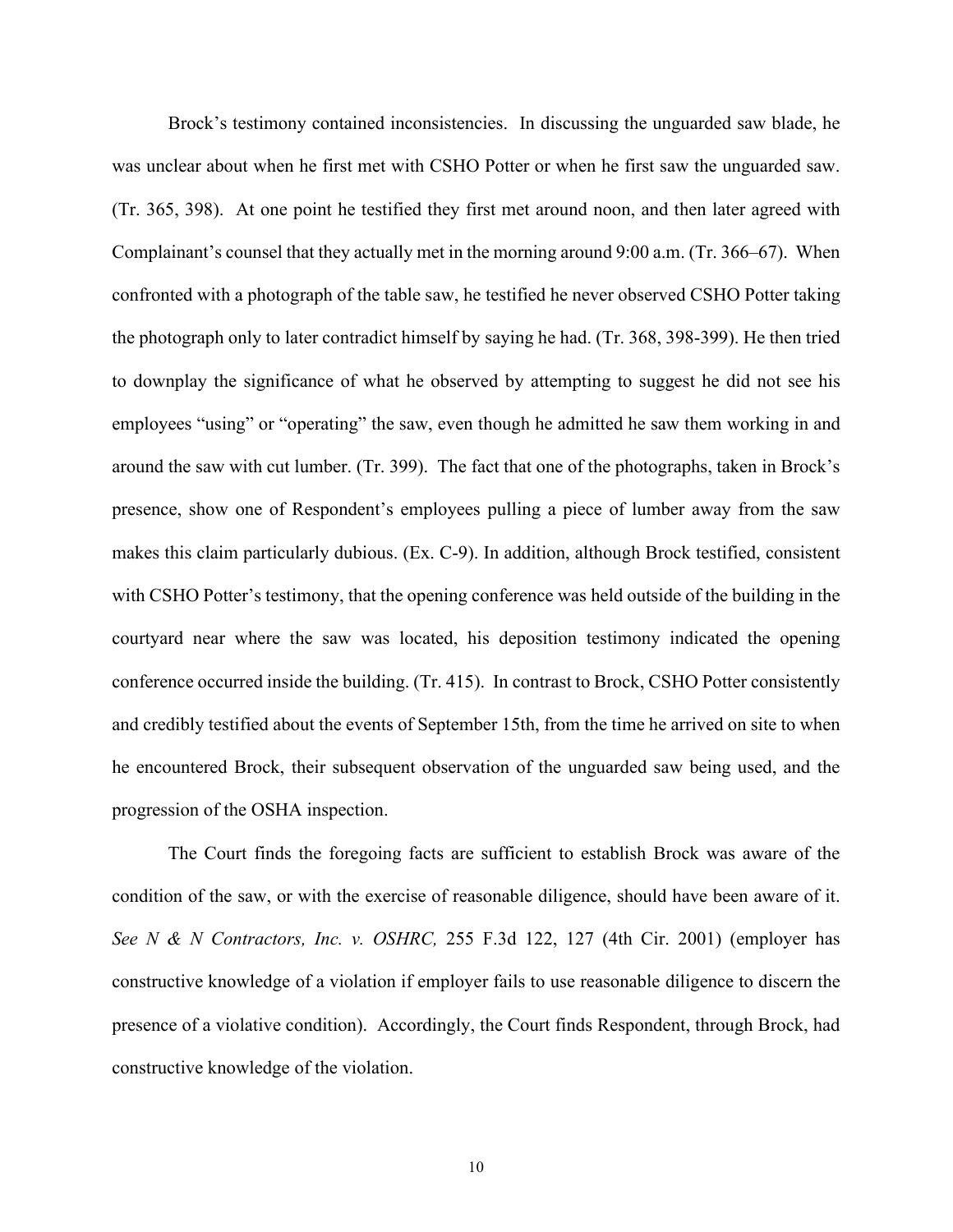Based on the foregoing, the Court finds Complainant established a *prima facie* violation of the standard.

## The Violation Was Serious

A violation is "serious" if there was a substantial probability that death or serious physical harm could have resulted from the violative condition. 29 U.S.C.  $\S 666(k)$ . Complainant need not show that there was a substantial probability that an accident would actually occur; he need only show that if an accident occurred, serious physical harm could result. *Phelps Dodge Corp. v. OSHRC*, 725 F.2d 1237, 1240 (9th Cir. 1984). If the likely injury addressed by a regulation is death or serious physical harm, a violation of the regulation is serious. *Mosser Construction*, 23 BNA OSHC 1044 (No. 08-0631, 2010); *Dec-Tam Corp*., 15 BNA OSHC 2072 (No. 88-0523, 1993).

The parties stipulated "that if an employee were injured by a table saw that it is reasonably likely that hospitalization would occur . . . ." (Stip. No. 2O). On cross-examination, Brock admitted an employee could lose fingers or a hand if exposed to an unguarded saw blade. (Tr. 393). Accordingly, the Court finds the violation was properly characterized as serious.

# Respondent Failed to Prove the Affirmative Defense of Unpreventable Employee Misconduct

In order to prevail on a claim of unpreventable employee misconduct, Respondent must show: (1) it had established work rules designed to prevent the violation; (2) it adequately communicated those rules to its employees; (3) it had taken steps to discover violations of the rules; and (4) it effectively enforced the rules when violations were detected. *Am. Eng'g & Dev. Corp.*, 23 BNA OSHC 2093, 2096–97 (No. 10-0359, 2012). In other words, it is incumbent upon Respondent to "demonstrate that the actions of the employee were a departure from a uniformly and effectively communicated and enforced workrule [sic]." *Archer-Western Contractors Ltd.*, 15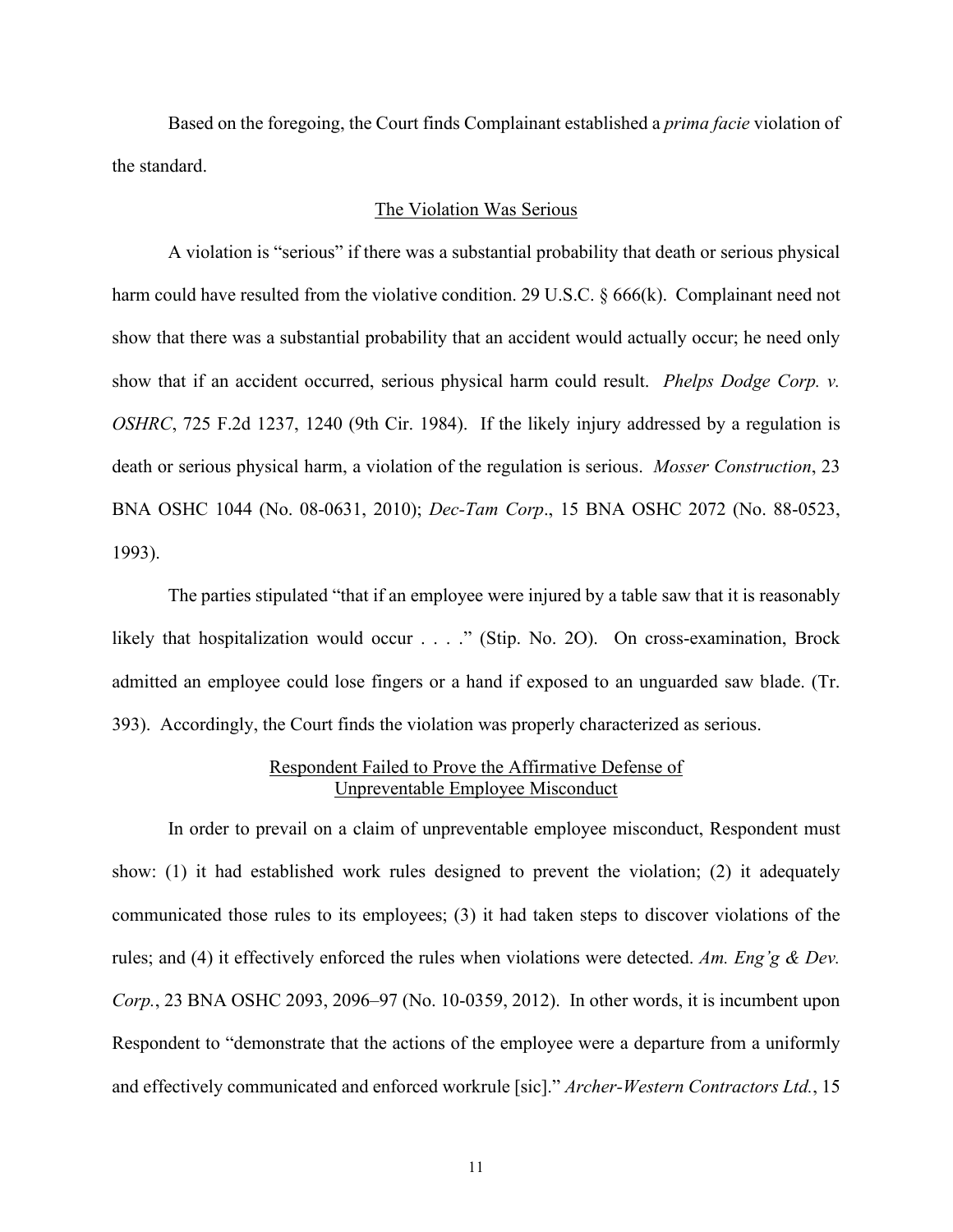BNA OSHC 1013 (No. 87-1067, 1991). Although Respondent had a work rule requiring its "circular saw shall be equipped with guards that automatically and completely enclose the cutting edges", the Court finds it failed to adequately communicate that rule, failed to take steps to discover violations of that rule, and failed to effectively enforce the rule (or any other) when violations were detected. (Stip. 2M).

As to communication of the rule, Jason Reetz testified each new employee was required to read the safety policy and sign an acknowledgment that they read and understood the policy; however, neither Reetz nor Brock could credibly testify whether Rubon, Swenson, Taylor, or any of the other employees at the Medical Clinic worksite had been trained on that policy. (Tr. 303, 396). Instead, Reetz testified, "It's an assumption we made that if they're there, they'd been trained." (Tr. 303). Respondent did not introduce any independent evidence of such training. Similarly, Brock testified that when employees came to his worksite, he expected them to know how to use a table saw because they had prior experience and it was a common tool used in his trade. (Tr. 450). The Court finds this the foregoing is insufficient to establish adequate communication of a work rule.

Brock testified he conducted daily, albeit undocumented, inspections of the worksite and equipment, insofar as it was going to be used. (Tr. 503). Given the Court's finding that the unguarded saw had been in operation for a month, however, the Court questions whether such inspections occurred, or, at the very least, whether they were effective.

Finally, the Court finds Respondent failed to prove it enforced its policies when it discovered violations of its work rule(s). In fact, although Respondent submitted a copy of its disciplinary policy, Respondent failed to submit any evidence of specific discipline for any of its safety rules. Respondent stipulated, other than the general group meeting, it did not impose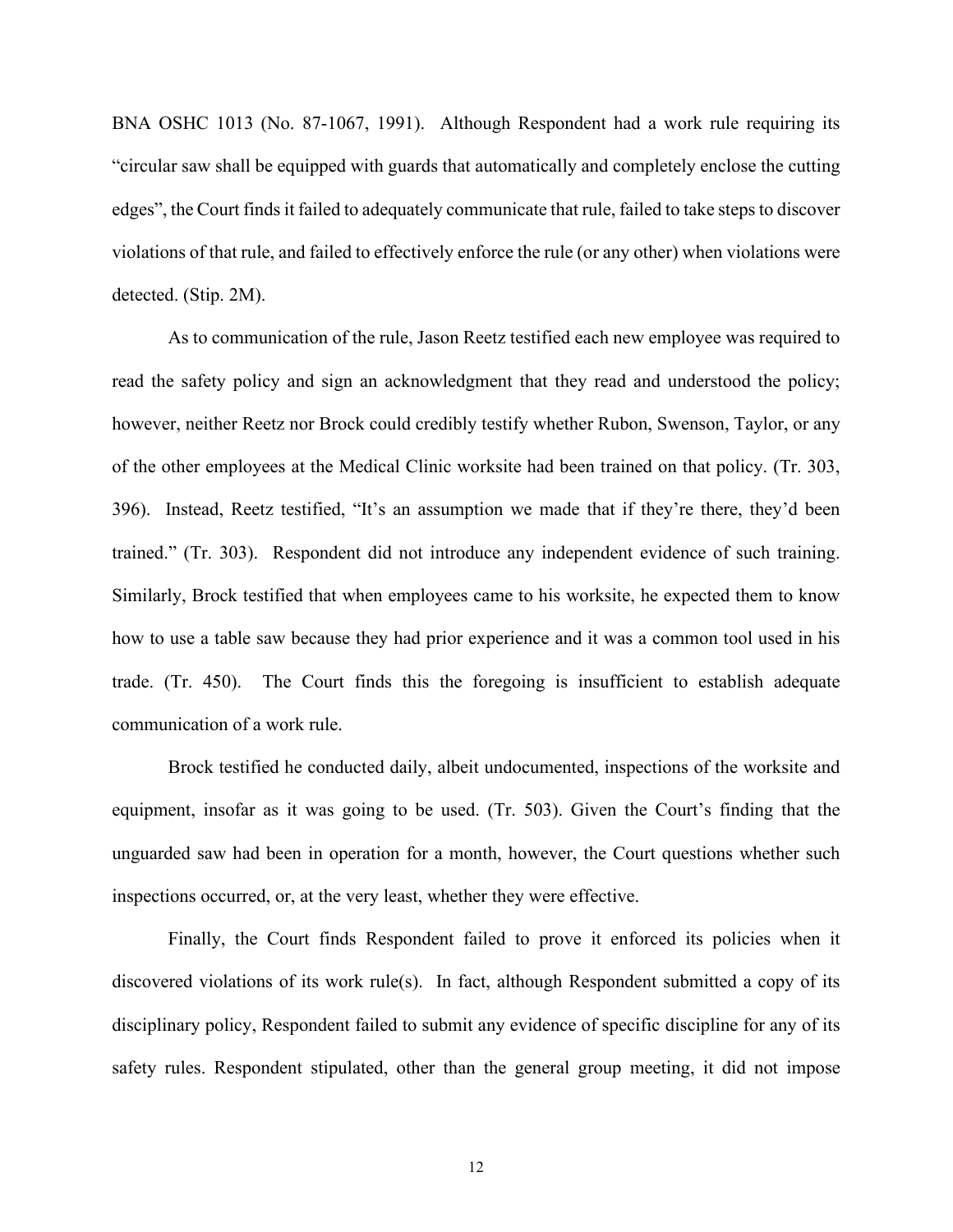discipline on any of the individuals using the saw on the day of the inspection. (Stip. No. 2N). According to Respondent's own disciplinary policy, a general group meeting does not meet the definition or standards of "discipline", which requires an investigation, a counseling session with the employee(s) involved in the infraction, and documentation of the counseling/discipline. (Ex. R-2 at 2.087). Without evidence of discipline being applied in this or any other case, the Court finds Respondent's defense of unpreventable employee conduct fails.

Based on the foregoing, Citation 1, Item 1 will be AFFIRMED as a serious violation of the

Act.

# Citation 2, Item 1

Complainant alleged a repeat violation of the Act in Citation 1, Item 1 as follows:

29 CFR  $1926.416(a)(1)$  [or alternatively,  $1926.405(i)(1)(i)$ ]: Employee(s) were permitted to work in proximity to electric power circuits that were not protected against electric shock by de-energizing and grounding the circuits or effectively guarding the circuits by insulation or other means:

(b) Portland Air National Guard Base – Medical Clinic building 135 – On or about September 15th, 2017 and at times prior thereto Pacific Tech Construction allowed employees to work around live and uncovered 110V outlets and switches throughout the building.

Pacific Tech Construction was previously cited for a violations of this occupational safety and health standard or its equivalent standard 29 CFR 1926.416(a)(1), which was contained in OSHA inspection number 899984, citation number 1, item number 1 and was affirmed as a final order on 5/14/2013, with respect to a workplace located at 6801 NE Cornfoot Rd #255 Portland, OR 97218.

# *Citation and Notification of Penalty* at 7.

The cited standard provides, in relevant part:

No employer shall permit an employee to work in such proximity to any part of an electric power circuit that the employee could contact the electric power circuit in the course of work, unless the employee is protected against electric shock by deenergizing the circuit and grounding it or by guarding it effectively by insulation or other means.

29 C.F.R. § 1926.416(a)(1).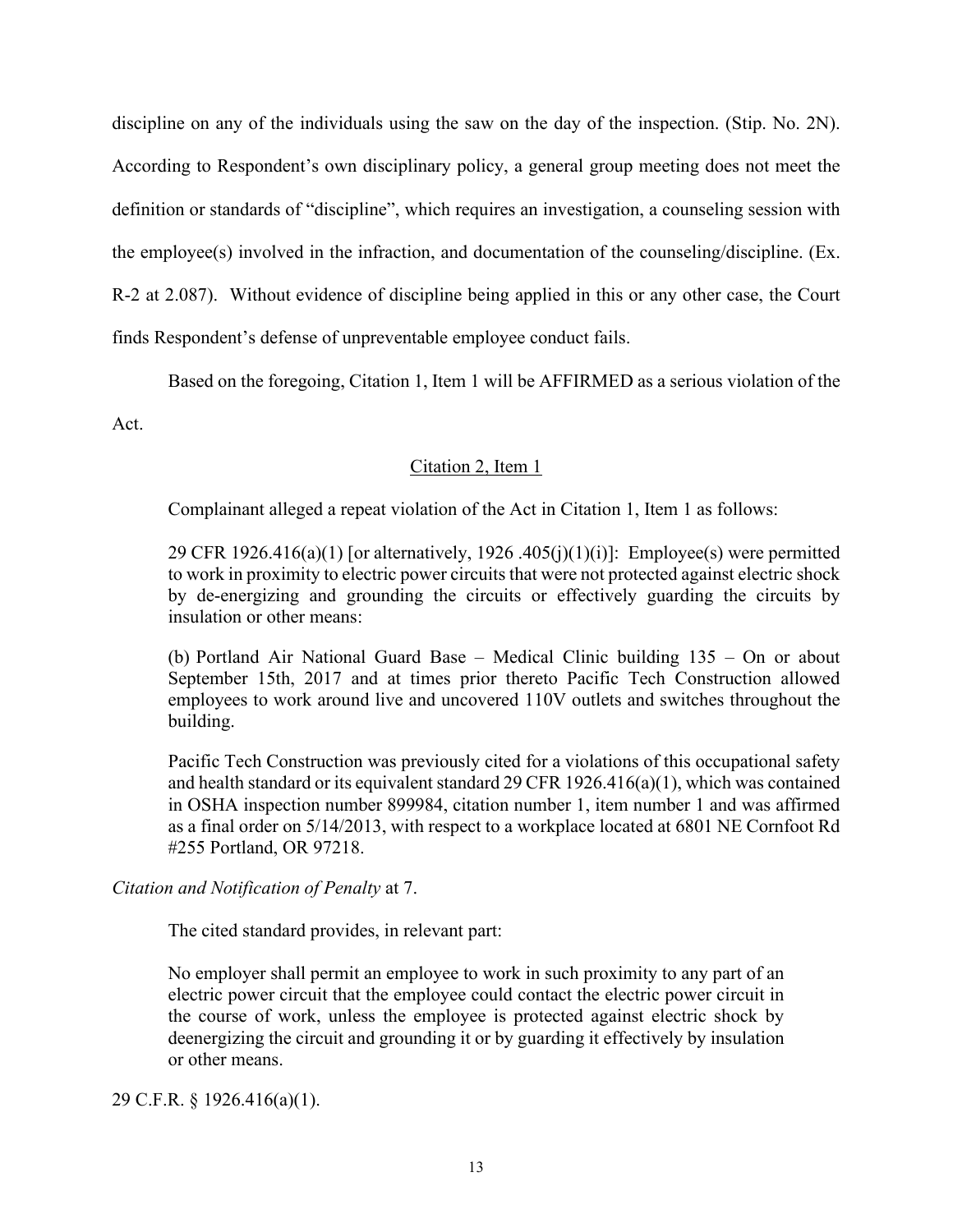#### The Standard Applies, Was Violated, and Respondent Knew of the Violation

The parties stipulated that Complainant "found uncovered outlets and switches in the Medical Clinic that had live electrical 110-volt current." (Stip. No. 3T). Respondent admitted it was "common practice" to have its employees remove cover plates from outlets and switches for painting, to cover the faces of those outlets with tape, and to paint in those areas while the switches and outlets remained energized. (Stip. Nos. 3F, 3G, 3J, 3K, 3L). In addition to the written stipulations, Respondent's counsel confirmed Respondent was not disputing employer knowledge as to the condition described in Citation 2, Item 1. (Tr. 327–28).

Based on these facts, the Court finds the standard applies, was violated, and Respondent was aware of the violative conditions.

# Respondent's Employees Were Exposed to the Hazard Caused by the Violation

To establish access under Commission precedent, the Secretary must show Respondent's employees were exposed to the violative condition or that it is "reasonably predictable by operational necessity or otherwise (including inadvertence), that employees have been, are, or will be in the zone of danger." *Fabricated Metal Prods.*, 18 BNA OSHC 1072, 1074 (No. 93-1853, 1997). Respondent contends employee exposure to the electrical hazard was not reasonably predictable and the probability of injury was "highly remote and speculative." *Resp't Br.* at 15. The Court disagrees.

Respondent stipulated it was "common practice" for its employees to not only remove cover plates from 110-volt outlets and switches to prepare for painting, but also that it was common practice for its employees to place tape over the face of energized 110-volt outlets to prevent paint from entering the outlets after the covers were removed. (Stip. Nos. 3J, 3K). CSHO Potter found outlets and switches without covers and with tape over the face in at least 5 locations. (Tr. 131;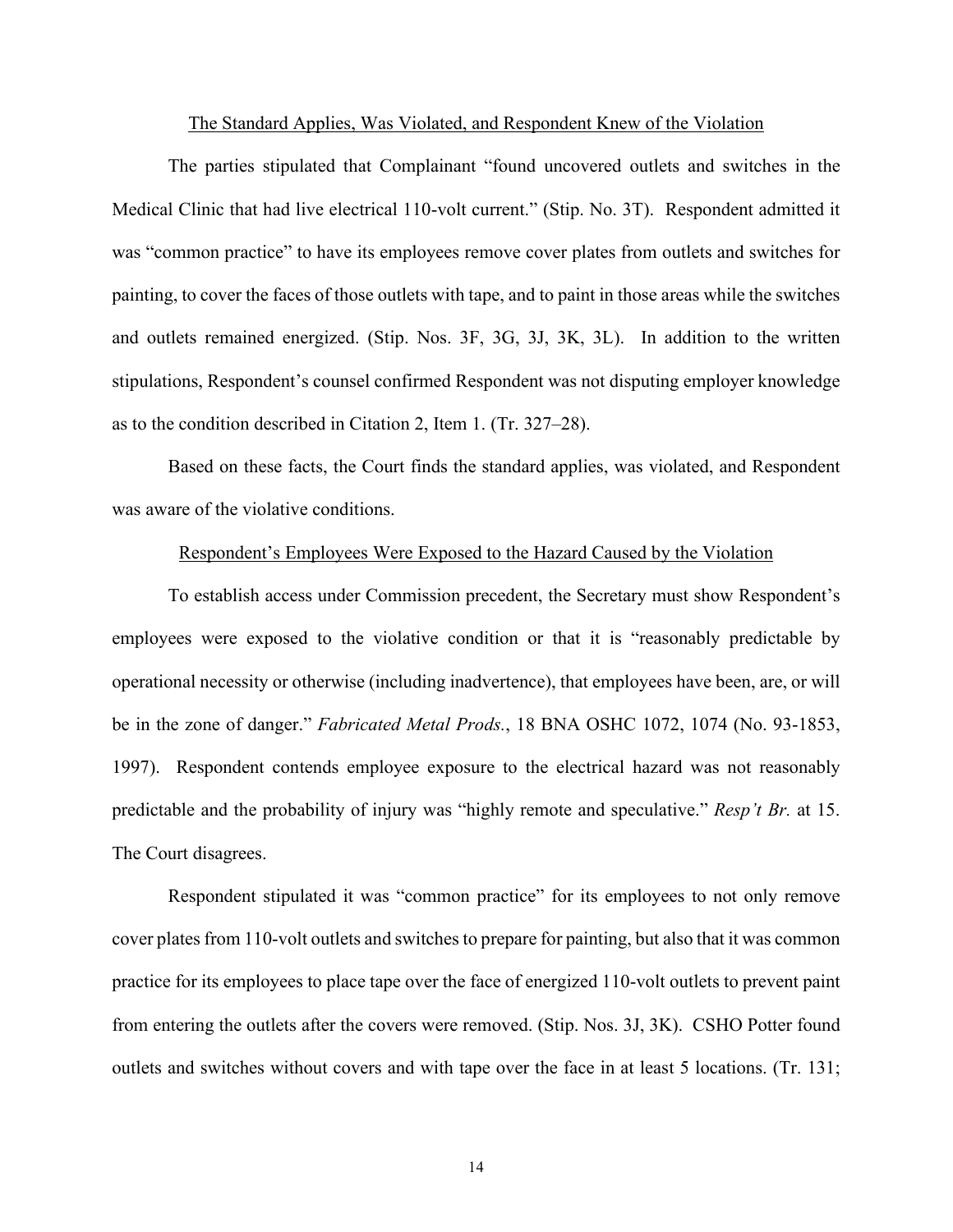Ex. C-6, C-10). In many cases, the tape over the face of the outlets was wrapped around the side of the outlets, which means the employees placed their fingers near the location where the uninsulated portion of the electrical wires attached to the outlets' terminal screws. (Tr. 117–18; Ex. C-10). The Court is further persuaded Respondent's employees were exposed to an electrical hazard as illustrated by Exhibit No. C-10, which shows how close to the surface the energized terminal screws were, and by other outlet and switch locations where the gap was large enough to permit either tools or fingers. (Ex. C-10). The fact of exposure is particularly acute in the case of the two outlets that had been pulled out, hanging away from the wall. (Ex. C-10 at 3–4).

 Respondent argues that, other than an employee intentionally touching the live wires with their fingers or tools, painters could not have been exposed to the energized elements of the outlets. This argument is inconsistent with how the Commission views the requirements of the standard, which encompasses unintentional, inadvertent contact:

The standard speaks not of an employee working in "proximity" to an electric power circuit, but "in such proximity to any part of an electric power circuit that he may contact [it] in the course of his work...." The clear meaning and evident purpose of the standard is therefore that an employee shall not work so close to an energized power circuit that he may inadvertently contact it in the course of his work. Thus, the standard, when read in its entirety, prescribes a specific and ascertainable standard of conduct, for an employer can determine by objective means whether employees are within reach of, and therefore may contact, an energized power circuit while they work.

*Cleveland Consolidated, Inc.*, 13 BNA OSHC 1114, 1987 WL 89048 at \*3 (No. 84-696, 1987).[4](#page-14-0)

First, the act of placing tape on and around the faces of the uncovered outlets was intentional, and, in so doing, employees placed their fingers within an inch or less of uninsulated, energized circuits. (Tr. 117–18). Second, whether using paint brushes or rollers, the Court finds it is reasonably

<span id="page-14-0"></span><sup>4.</sup> Although the numbering of the standard is different, the language is still the same. The requirements of former 29 C.F.R. § 1926.400(a)(1) were transferred to the now-current § 1926.416(a)(1). *See Electrical Standards for Construction*, 51 Fed. Reg. 25294 (July 11, 1986).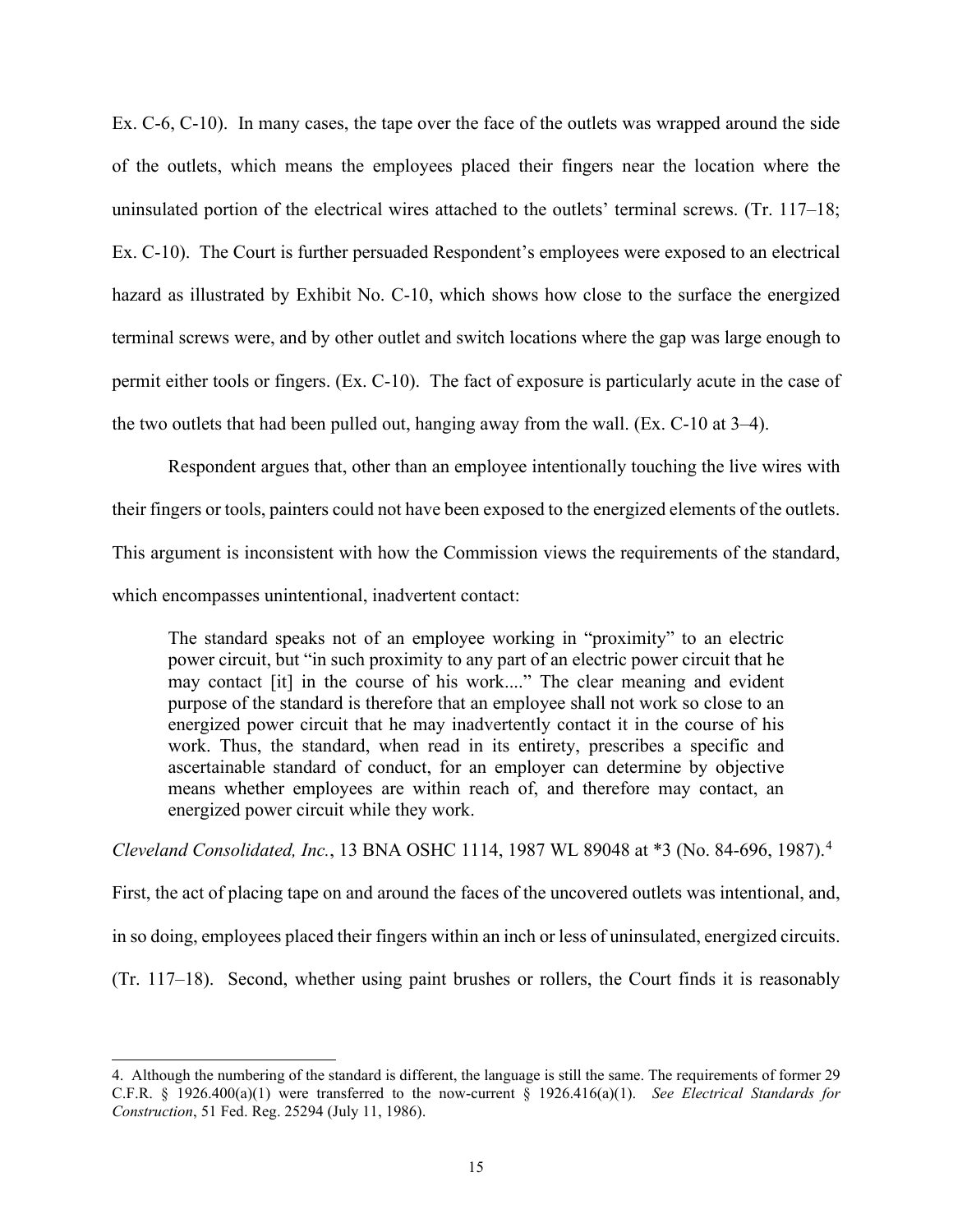predictable that an employee could accidentally contact the unguarded, energized wires. Finally, in addition to the tape and painting, Respondent was also actively using the unguarded outlets, as illustrated by the extension cord plugged into one of them during the inspection. (Ex. C-10 at 5). In that photograph, not only is the outlet being used, but the voltage detector shows just how shallow the energized parts were located. (*Id.*).

As for the switches hanging out of their boxes, CSHO Potter opined on the possibility of slipping or tripping and falling into the energized, hanging wires. (Tr. 116). While this was certainly possible, there were much simpler scenarios in which Respondent's employees working in and around the Medical Clinic could have contacted the exposed switch wires—for example, unknowingly reaching for the light switch as a person entered the room.

Respondent also seems to suggest there was no evidence the outlets or switches were energized at the point in time when the tape was applied or when employees were working in the areas. This suggestion is counter to the evidence: Pavel Zabarenko, an electrician for one of Respondent's subcontractors, testified at deposition, "Pretty much every other time when they painting, some repainting and retouch—retouching, I would see covers off. Somebody took it off." (Ex. C-32 at 13). He further testified electrical current was always running to those outlets. (*Id.* at 13, 15).

 Respondent also attempts to downplay the hazard posed by the exposed energized circuits by suggesting any resulting injury would be minimal. Respondent's position runs counter to the testimony of its own superintendent, Brock, who admitted death was a possible result of touching 110-volt wires. (Tr. 393). Commission case law also establishes that exposure to 110-volt power can be lethal. *See Orion Electric, Inc.*, 18 BNA OSHC 1851 (No. 99-212, 1999) (ALJ) (electrician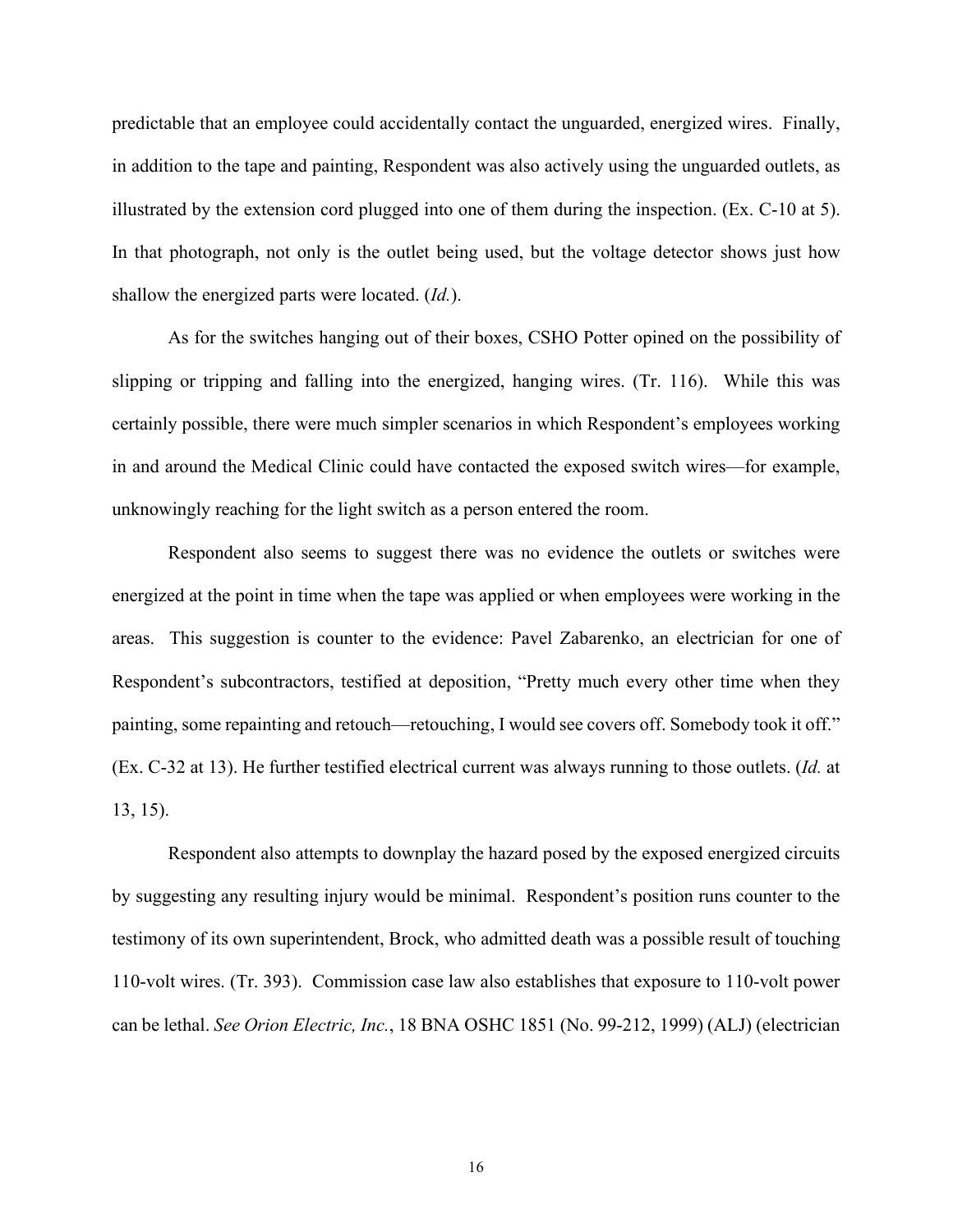killed while installing dimmer switch to an energized 110-volt circuit). Thus, Respondent' argument as to minimal potential injury is rejected.

 The Court finds Respondent's employees were exposed to the violative condition. Accordingly, Complainant established a *prima facie* violation of Citation 2, Item 1.[5](#page-16-0)

# The Violation Was Properly Characterized as Repeat

Respondent presented some evidence as to the question of whether Citation 2, Item 1 was a repeat violation, but failed to further pursue that argument in its post-trial brief. Nevertheless, the Court will address the evidence on that issue.

According to the Act, a violation is repeated if "at the time of the alleged repeated violation, there was a Commission final order against the same employer for a substantially similar violation." *Potlatch Corp.*, 7 BNA OSHC 1061 (No. 16183, 1979). For violations issued under section  $5(a)(2)$  of the Act, "[T]he Secretary may establish a prima facie case of substantial similarity by showing that the prior and present violations are for failure to comply with the same standard." *Id.* Where the prior and present violations are based on an employer's failure to comply with the same specific standard, it will be difficult for the employer to rebut the claim of substantial similarity, "because in many instances the two violations must be substantially similar in nature in order to be violations of the same standard." *Id.* "Although the 'principle [sic] factor' in assessing repeat liability 'is whether the two violations resulted in substantially similar hazards', this assessment may also take into consideration other factors that bear on the similarity of the two violations." *Angelica Textile Svcs., Inc.*, 2018 OSHD (CCH) ¶ 33675, 2018 WL 3655794 at \*11 (quoting *Lake Erie Constr. Co.*, 21 BNA OSHC 1285, 1289 (No. 02-0520, 2005) (internal citation omitted)).

<span id="page-16-0"></span><sup>5.</sup> In the *Complaint*, Complainant also pled 29 C.F.R. § 1926.405(j)(1)(i) as an alternative basis for the violation. Because the Court finds Respondent violated  $\S 1926.416(a)(1)$ , it need not address the alternative standard.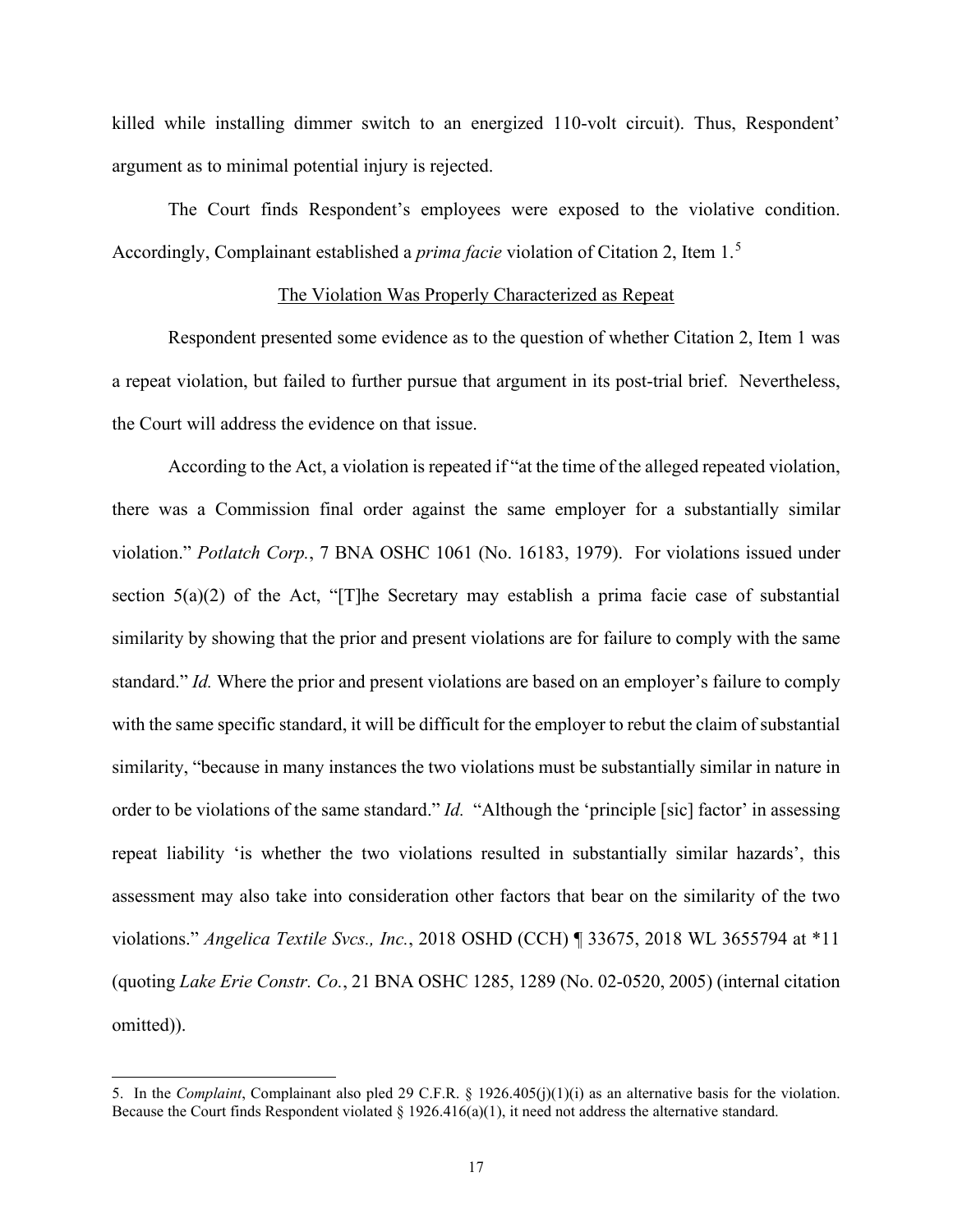Respondent was previously cited for a violation of the same standard,  $1926.416(a)(1)$ , which became a final order of the Commission in 2013 by virtue of a settlement agreement. (Ex. C-21, C-22). The prior citation, which forms the basis of the repeat, was issued for two separate conditions: (1) an energized, electrical junction box did not have a cover installed; and (2) an HVAC unit only had cardboard covering the opening of an energized 200 Amp 240 VAC unit. (Ex. C-21). According to Reetz, the first instance referred to an uncovered junction box on the ceiling of the space they were working in, and the second instance actually referred to an electrical panel with breakers, because "there aren't any HVAC equipment that have a 200 Amp circuit." (Tr. 341–343). In both instances, however, Respondent left electrical circuits uncovered and/or improperly protected in an area where its employees were working, exposing its employees to electric shock and burn hazards.

Because both the present and 2013 violations were issued under the same standard, Complainant established a *prima facie* case of substantial similarity. In response, Respondent presented evidence to suggest the violations are not substantially similar because the equipment was different in size, location, and voltage. (Tr. 341–43). In *Potlatch*, the Commission declined to distinguish between "various subcategories of equipment on the basis of its function and location", so long as the hazard presented was the same. ("That the equipment which was the subject of the present citation is of a different type that that previously cited is of little moment."). In that case, as in this one, the Commission was convinced by the fact that the subject of both citations was electrical equipment and presented the same hazard to employees—exposure to an unguarded, energized circuit. In this case, while the voltage was higher in the 2013 citation than in the citation currently at issue, the Court finds this does not detract from the substantially similar hazards presented by uncovered electrical circuits. In either case, employees were exposed to shock, burns,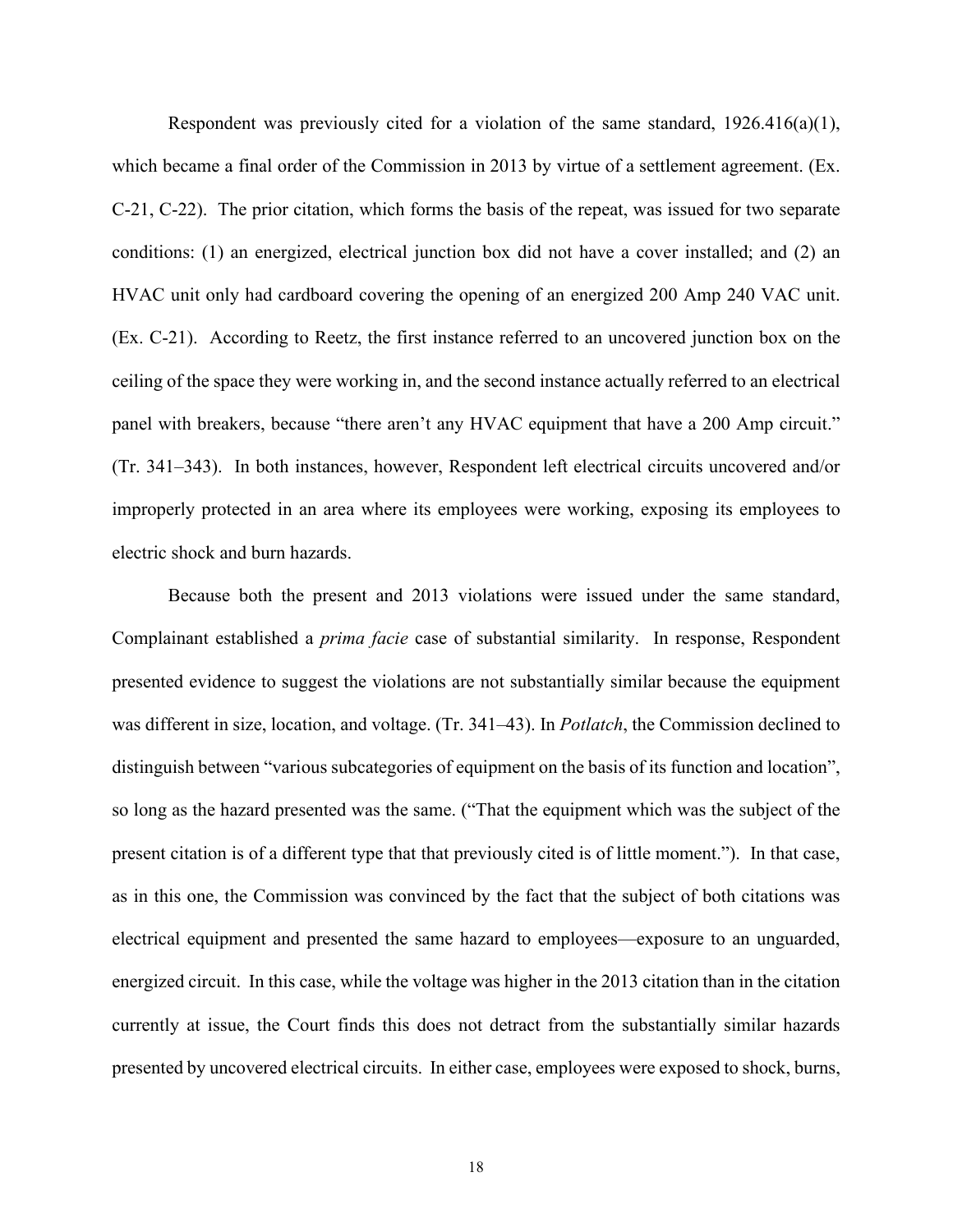and even electrocution had they contacted the uncovered electrical circuits. Thus, the Court finds Citation 2, Item 1 was properly characterized as a repeat violation of the Act. Accordingly, Citation 2, Item 1 will be affirmed.

## **Penalty**

In calculating appropriate penalties for affirmed violations, Section 17(j) of the Act requires the Commission give due consideration to four criteria: (1) the size of the employer's business, (2) the gravity of the violation, (3) the good faith of the employer, and (4) the employer's prior history of violations. Gravity is the primary consideration and is determined by the number of employees exposed, the duration of the exposure, the precautions taken against injury, and the likelihood of an actual injury. *J.A. Jones Construction Co.*, 15 BNA OSHC 2201 (No. 87-2059, 1993). It is well established that the Commission and its judges conduct *de novo* penalty determinations and have full discretion to assess penalties based on the facts of each case and the applicable statutory criteria. *Valdak Corp*., 17 BNA OSHC 1135 (No. 93-0239, 1995); *Allied Structural Steel*, 2 BNA OSHC 1457 (No. 1681, 1975).

According to the record, Respondent is a medium-sized employer, with approximately 100 to 200 employees. (Tr. 348). Complainant applied a 10% penalty reduction to each of the citation items. (Tr. 102). As for Citation 1, Item 1, the table saw violation, Complainant proposed a penalty of \$11,408. Complainant determined the violation was high gravity due to the possibility for amputation and hospitalization resulting from exposure to an unguarded saw blade. (Tr. 101). Multiple employees worked near the unguarded blade on a daily basis for approximately one month, which Complainant argues increased the likelihood an accident would occur. (Tr. 101). However, while evidence clearly established use of the unguarded saw on the day of the accident, it was less clear as to the location, or frequency of use during previous days at the job. Considering